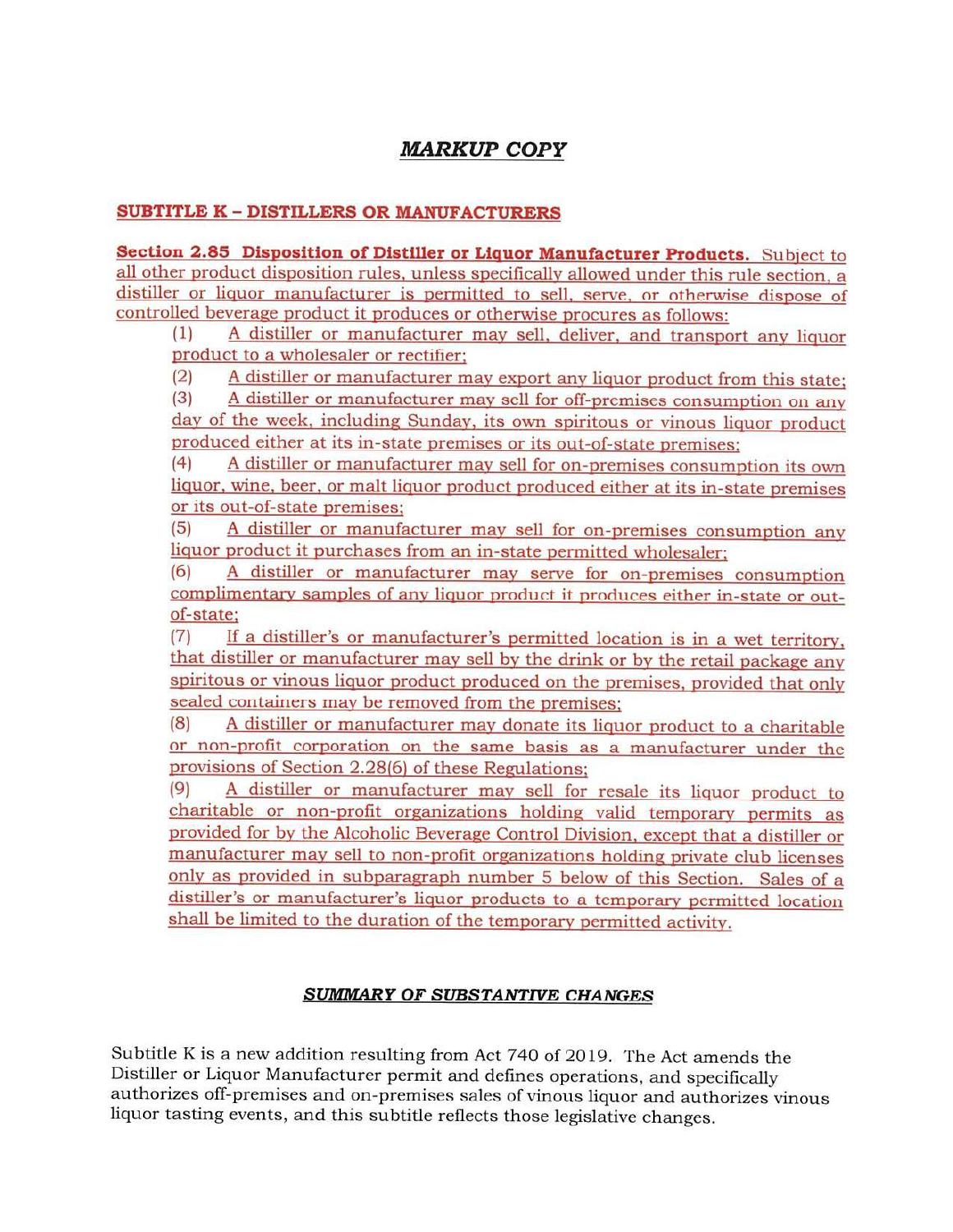# Clean copy

#### **SUBTITLE K - DISTILLERS OR MANUFACTURERS**

Section 2.85 Disposition of Distiller or Liquor Manufacturer Products. Subject to all other product disposition rules, unless specifically allowed under this rule section, a distiller or liquor manufacturer is permitted to sell, serve, or otherwise dispose of controlled beverage product it produces or otherwise procures as follows:

A distiller or manufacturer may sell, deliver, and transport any liquor  $(1)$ product to a wholesaler or rectifier;

A distiller or manufacturer may export any liquor product from this state;  $(2)$ 

 $(3)$ A distiller or manufacturer may sell for off-premises consumption on any day of the week, including Sunday, its own spiritous or vinous liquor product produced either at its in-state premises or its out-of-state premises:

A distiller or manufacturer may sell for on-premises consumption its own  $(4)$ liquor, wine, beer, or malt liquor product produced either at its in-state premises or its out-of-state premises:

A distiller or manufacturer may sell for on-premises consumption any  $(5)$ liquor product it purchases from an in-state permitted wholesaler;

A distiller or manufacturer may serve for on-premises consumption (6) complimentary samples of any liquor product it produces either in-state or outof-state;

 $(7)$ If a distiller's or manufacturer's permitted location is in a wet territory.

that distiller or manufacturer may sell by the drink or by the retail package any spiritous or vinous liquor product produced on the premises, provided that only sealed containers may be removed from the premises;

A distiller or manufacturer may donate its liquor product to a charitable  $(8)$ or non-profit corporation on the same basis as a manufacturer under the provisions of Section 2.28(6) of these Regulations;

 $(9)$ A distiller or manufacturer may sell for resale its liquor product to charitable or non-profit organizations holding valid temporary permits as provided for by the Alcoholic Beverage Control Division, except that a distiller or manufacturer may sell to non-profit organizations holding private club licenses only as provided in subparagraph number 5 below of this Section. Sales of a distiller's or manufacturer's liquor products to a temporary permitted location shall be limited to the duration of the temporary permitted activity.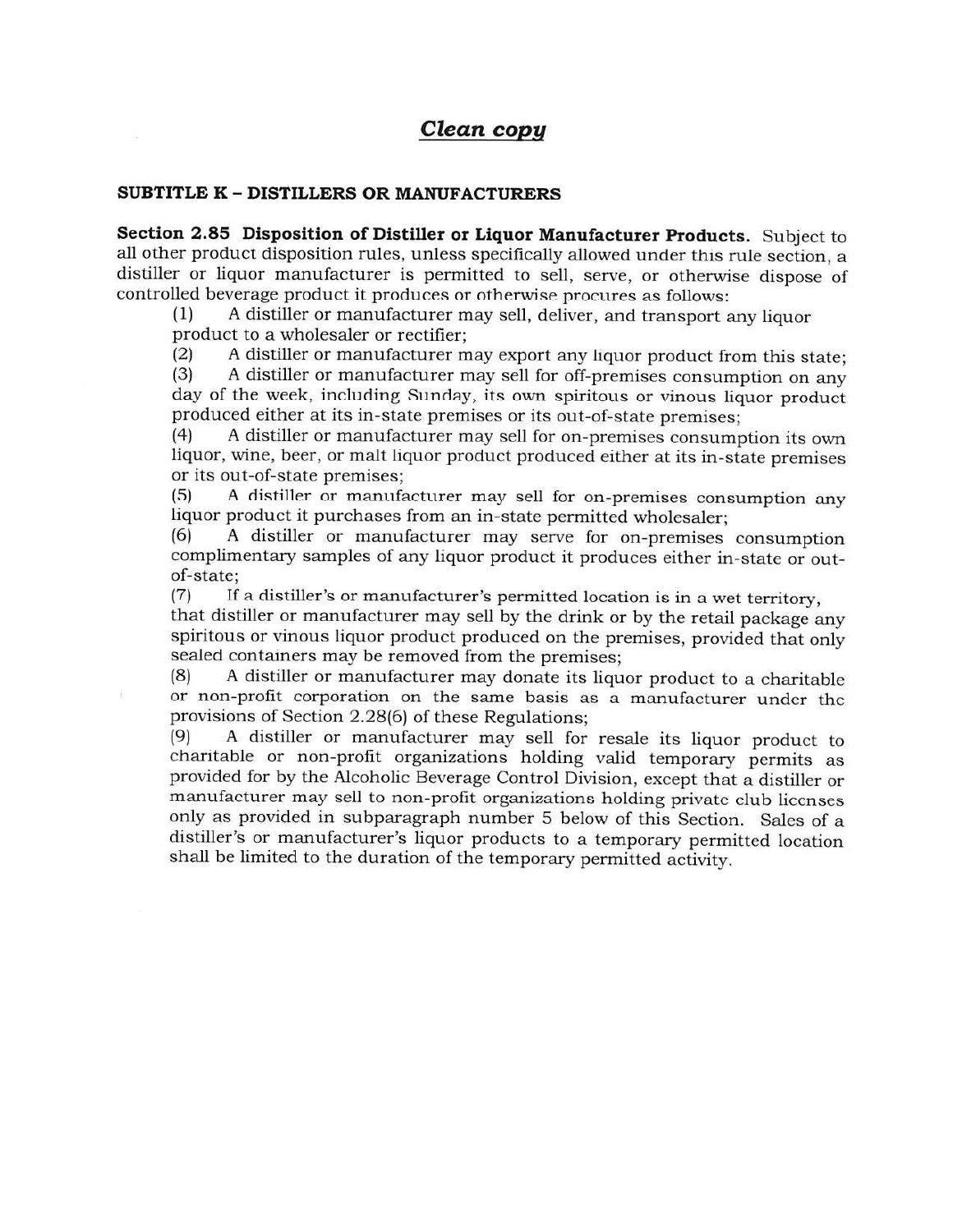**Stricken language would be deleted from and underlined language would be added to present law. Act 740 of the Regular Session**

| 1  | State of Arkansas                                                            |                                                                   |                        |
|----|------------------------------------------------------------------------------|-------------------------------------------------------------------|------------------------|
| 2  | 92nd General Assembly                                                        | A Bill                                                            |                        |
| 3  | Regular Session, 2019                                                        |                                                                   | <b>SENATE BILL 562</b> |
| 4  |                                                                              |                                                                   |                        |
| 5  | By: Senator D. Wallace                                                       |                                                                   |                        |
| 6  | By: Representative A. Davis                                                  |                                                                   |                        |
| 7  |                                                                              |                                                                   |                        |
| 8  | For An Act To Be Entitled                                                    |                                                                   |                        |
| 9  | AN ACT TO AMEND THE LAW REGARDING A DISTILLER OR                             |                                                                   |                        |
| 10 | MANUFACTURER PERMIT; TO AUTHORIZE OFF-PREMISES SALES                         |                                                                   |                        |
| 11 | OF VINOUS LIQUOR FOR CONSUMPTION; TO AUTHORIZE ON-                           |                                                                   |                        |
| 12 | PREMISES SALES OF VINOUS LIQUOR BY THE DRINK; TO                             |                                                                   |                        |
| 13 | AUTHORIZE A VINOUS LIQUOR TASTING EVENT; AND FOR                             |                                                                   |                        |
| 14 | OTHER PURPOSES.                                                              |                                                                   |                        |
| 15 |                                                                              |                                                                   |                        |
| 16 |                                                                              |                                                                   |                        |
| 17 | <b>Subtitle</b>                                                              |                                                                   |                        |
| 18 | TO AMEND THE LAW REGARDING A DISTILLER OR                                    |                                                                   |                        |
| 19 | MANUFACTURER PERMIT; TO AUTHORIZE OFF-                                       |                                                                   |                        |
| 20 | PREMISES SALES OF VINOUS LIQUOR; TO                                          |                                                                   |                        |
| 21 | AUTHORIZE ON-PREMISES SALES OF VINOUS                                        |                                                                   |                        |
| 22 | LIQUOR BY THE DRINK; AND TO AUTHORIZE A                                      |                                                                   |                        |
| 23 |                                                                              | VINOUS LIQUOR TASTING EVENT.                                      |                        |
| 24 |                                                                              |                                                                   |                        |
| 25 |                                                                              |                                                                   |                        |
| 26 | BE IT ENACTED BY THE GENERAL ASSEMBLY OF THE STATE OF ARKANSAS:              |                                                                   |                        |
| 27 |                                                                              |                                                                   |                        |
| 28 |                                                                              | SECTION 1. Arkansas Code § 3-4-602 is amended to read as follows: |                        |
| 29 | $3 - 4 - 602$ .<br>Distillers or manufacturers.                              |                                                                   |                        |
| 30 | (a) Any person may apply to the Director of the Alcoholic Beverage           |                                                                   |                        |
| 31 | Control Division for a permit to manufacture, distill, import, transport,    |                                                                   |                        |
| 32 | store, and sell to a wholesaler, jobber, or distributor spirituous, vinous   |                                                                   |                        |
| 33 | (except small farm wines), or malt liquors to be used and sold for beverage  |                                                                   |                        |
| 34 | purposes.                                                                    |                                                                   |                        |
| 35 | The application shall be in writing and verified and shall set<br>(b)        |                                                                   |                        |
| 36 | forth in detail such information concerning the applicant for the permit and |                                                                   |                        |

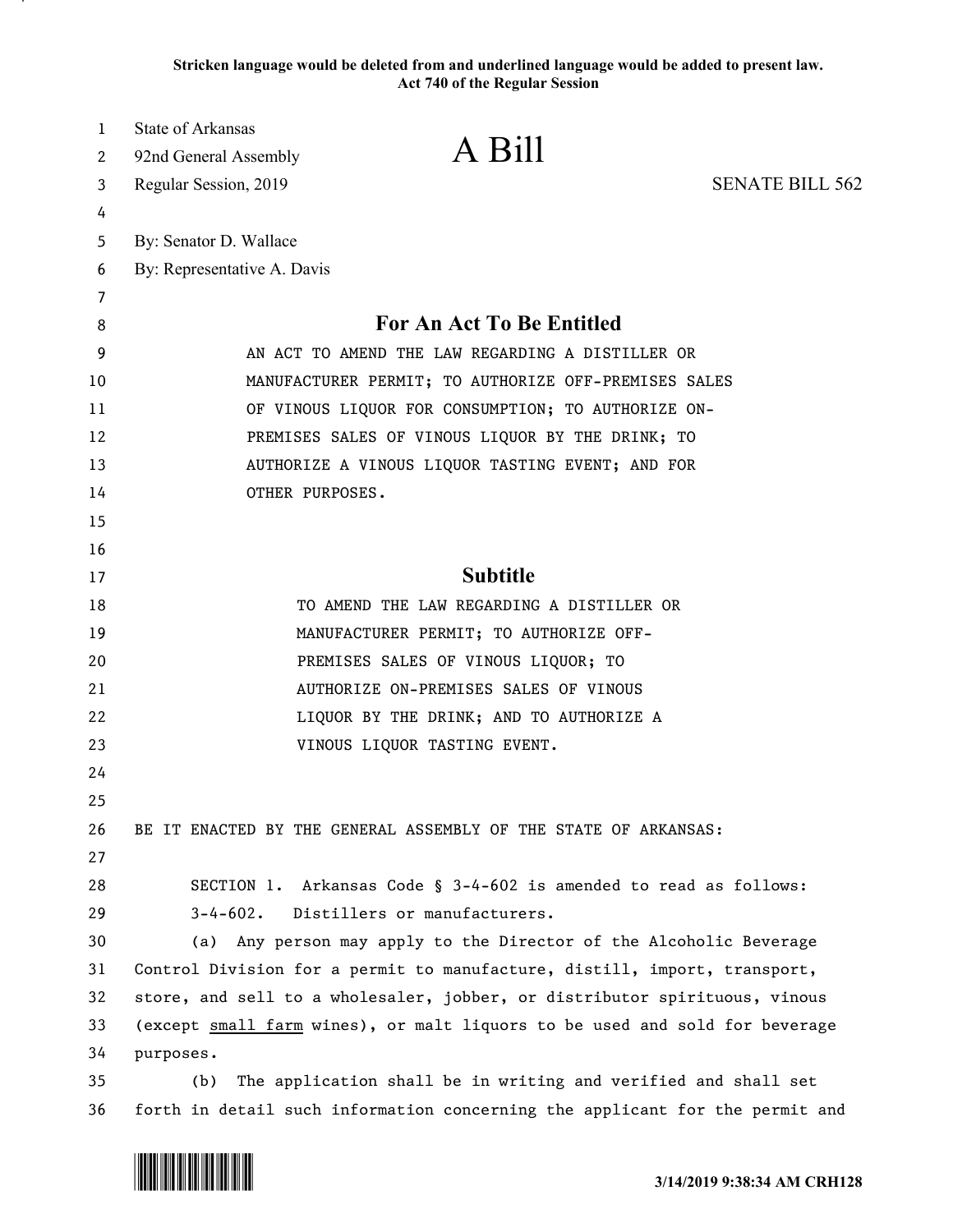the premises to be used therefor as the director shall require.

 (c) The application shall be accompanied by a certified check, cash, or postal money order for the amount required by this act for the permit.

4 (d) If the director shall grant grants the application, he or she shall issue a permit in such form as shall be determined by rules and regulations established by the director.

 (e) The permit shall contain a description of the premises to be used by the applicant and in form and in substance shall be a permit to the person therein specifically designated to manufacture, distill, transport, and sell to a wholesaler, jobber, or distributor spirituous, vinous (except small farm wines), or malt liquors in or from the premises therein specifically authorized.

 (f) No distiller or manufacturer shall sell or contract to sell any spirituous, vinous (except small farm wines), or malt liquors referred to herein to any wholesaler, distributor, or jobber, or to any other person who is not duly authorized under this act to receive, possess, transport, distribute, or sell those liquors.

 (g) Under rules adopted by the director, a distiller or manufacturer may:

(1) Sell, deliver, or transport to wholesalers;

(2) Sell, deliver, or transport to rectifiers;

22 (3) Export out of the state;

 (4) Sell for off-premises consumption spirituous or vinous liquors the distiller or manufacturer manufactures on any day of the week; (5) Serve on the premises complimentary samples of liquors produced by the distiller or manufacturer;

 (6) Sell at retail, by the drink or by the package, spirituous or vinous liquors produced on the premises of the distillery if all sales occur in a wet territory; and

(7) Sell for consumption on the premises of the manufacturer:

 (A) Liquors produced by the manufacturer or liquors that the manufacturer may purchase from wholesalers licensed by the state; (B) Wine;

(C) Beer; and

(D) Malt liquor.

(h)(1) For the privilege of distilling spirituous liquors or